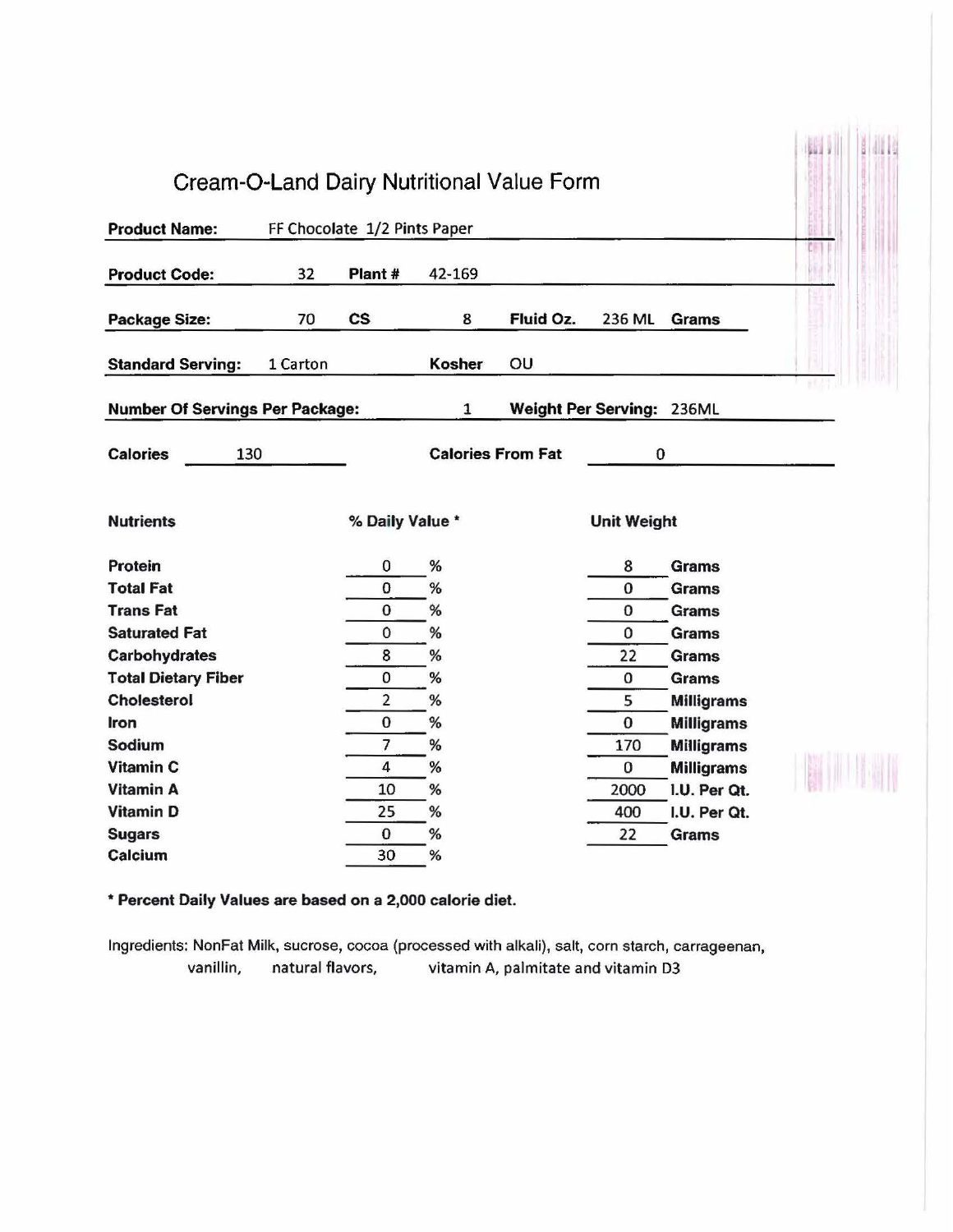## Product Name: FF Strawberry 1/2 pt Product Code: 23 Plant # 42-040 Package Size: 50 Lbs. Fluid Oz. 8 Grams Standard Serving: 1 Carton Kosher KO Number Of Servings Per Package: 1 Weight Per Serving: 240 ML Calories 120 Calories From Fat 0 Nutrients **of the Contract of the Contract Only Value \*** The Unit Weight Protein 0 % 8 Grams Total Fat 0 % 0 Grams Trans Fat 0 % 0 Grams Saturated Fat **18 Carry 19 Community 19th Community** 19th March 20 Grams Carbohydrates 7 % 21 Grams Total Dietary Fiber 0 % 0 Grams Cholesterol 2 % 5 Milligrams Iron 0 % 0 Milligrams Sodium 105 Milligrams 4 % 105 Milligrams Vitamin C **0** % 0 Milligrams Vitamin A 10 % 2000 I.U. Per Qt. Vitamin D 25 % 400 I.U. Per Qt. Sugars 0 % 20 Grams Phosphorus 0 % Calcium 30 % 240ml

## Cream-0-Land Dairy Nutritional Value Form

\* Percent Daily Values are based on a 2,000 calorie diet.

Ingredients: Non-Fat milk Sugar, Dextrose, Cornstarch, Artificial Flavor Carrageenan,Salt, and FD&C Red 40, with 2,000 I.U. Vitamin A Palmitate and 400 I.U. Vitamin 03 added per Qt.

Allergen Statement: Contains Milk

Country of Orgin: United States of America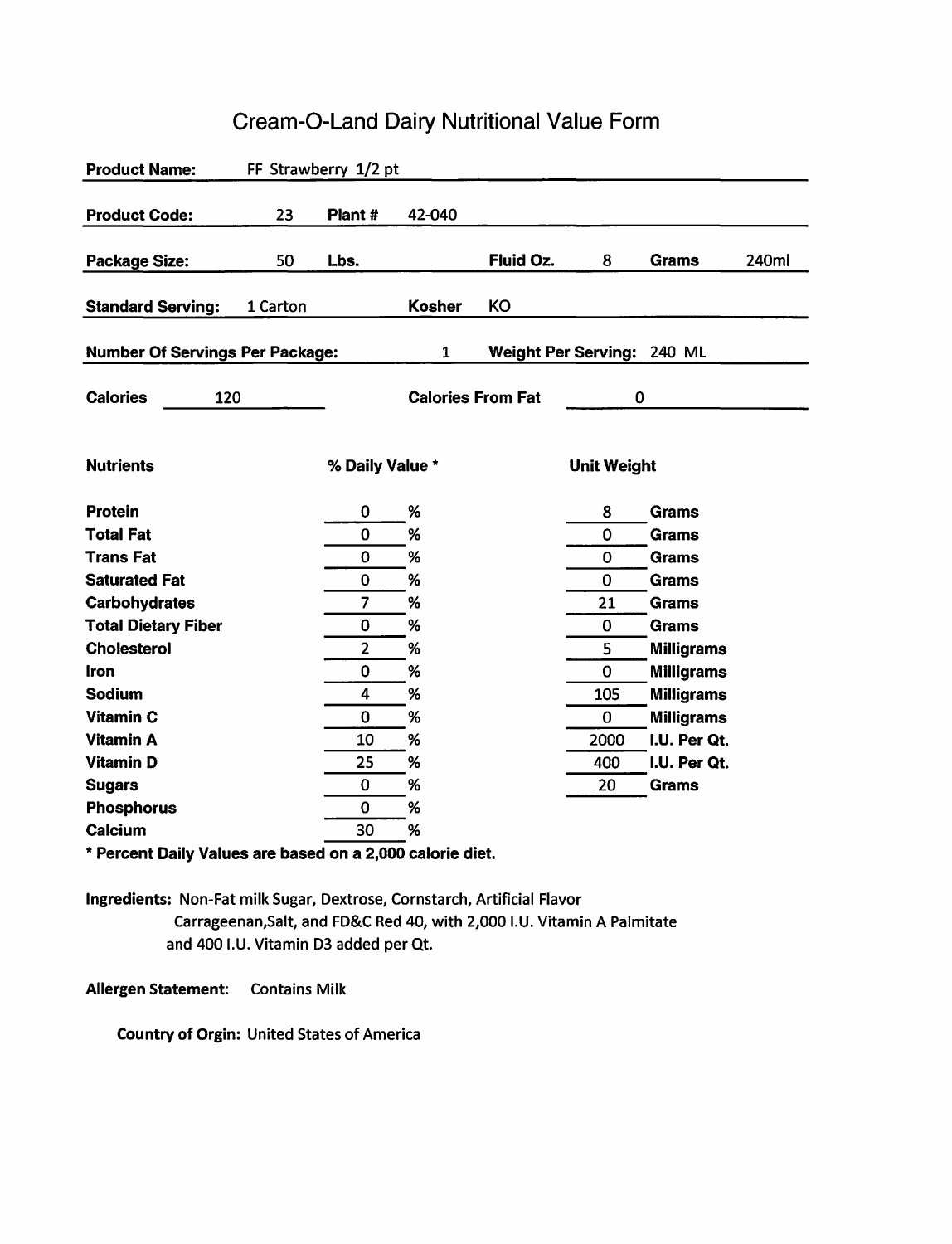## Cream-0-Land Dairy Nutritional Value Form

| <b>Product Name:</b>                   |          | 1% Lowfat Milk 1/2 Pints |              |                          |                            |                   |       |
|----------------------------------------|----------|--------------------------|--------------|--------------------------|----------------------------|-------------------|-------|
| <b>Product Code:</b>                   | 16       | Plant#                   | 42-169       |                          |                            |                   |       |
| <b>Package Size:</b>                   | 70       | Lbs.                     |              | Fluid Oz.                | 8                          | Grams             | 236ml |
| <b>Standard Serving:</b>               | 1 Carton |                          | Kosher       | OU                       |                            |                   |       |
| <b>Number Of Servings Per Package:</b> |          |                          | $\mathbf{1}$ |                          | Weight Per Serving: 236 ML |                   |       |
| <b>Calories</b><br>110                 |          |                          |              | <b>Calories From Fat</b> | 20                         |                   |       |
| <b>Nutrients</b>                       |          | % Daily Value *          |              |                          | <b>Unit Weight</b>         |                   |       |
| Protein                                |          | 0                        |              |                          | 8                          | <b>Grams</b>      |       |
| <b>Total Fat</b>                       |          | 4                        | %            |                          | 2.5                        | <b>Grams</b>      |       |
| <b>Trans Fat</b>                       |          | 0                        | %            |                          | 0                          | <b>Grams</b>      |       |
| <b>Saturated Fat</b>                   |          | 8                        | %            |                          | 1.5                        | <b>Grams</b>      |       |
| Carbohydrates                          |          | 4                        | %            |                          | 13                         | <b>Grams</b>      |       |
| <b>Total Dietary Fiber</b>             |          | 0                        | $\%$         |                          | 0                          | <b>Grams</b>      |       |
| <b>Cholesterol</b>                     |          | 5                        | %            |                          | 15                         | <b>Milligrams</b> |       |
| Iron                                   |          | 0                        | %            |                          | $\bf{0}$                   | <b>Milligrams</b> |       |
| Sodium                                 |          | 6                        | %            |                          | 135                        | <b>Milligrams</b> |       |
| Vitamin C                              |          | $\overline{2}$           | $\%$         |                          | 0                          | <b>Milligrams</b> |       |
| <b>Vitamin A</b>                       |          | 10                       | %            |                          | 2000                       | I.U. Per Qt.      |       |
| <b>Vitamin D</b>                       |          | 25                       | %            |                          | 400                        | I.U. Per Qt.      |       |
| <b>Sugars</b>                          |          | 0                        |              |                          | 12                         | Grams             |       |
| Calcium                                |          | 30                       | %            |                          |                            |                   |       |

" Percent Daily Values are based on a 2,000 calorie diet.

Ingredients: LowFat Milk,(1% Milkfat), 2000 IU Vitamin A Palmitate and 400 I.U. Vitamin 03 added per Quart